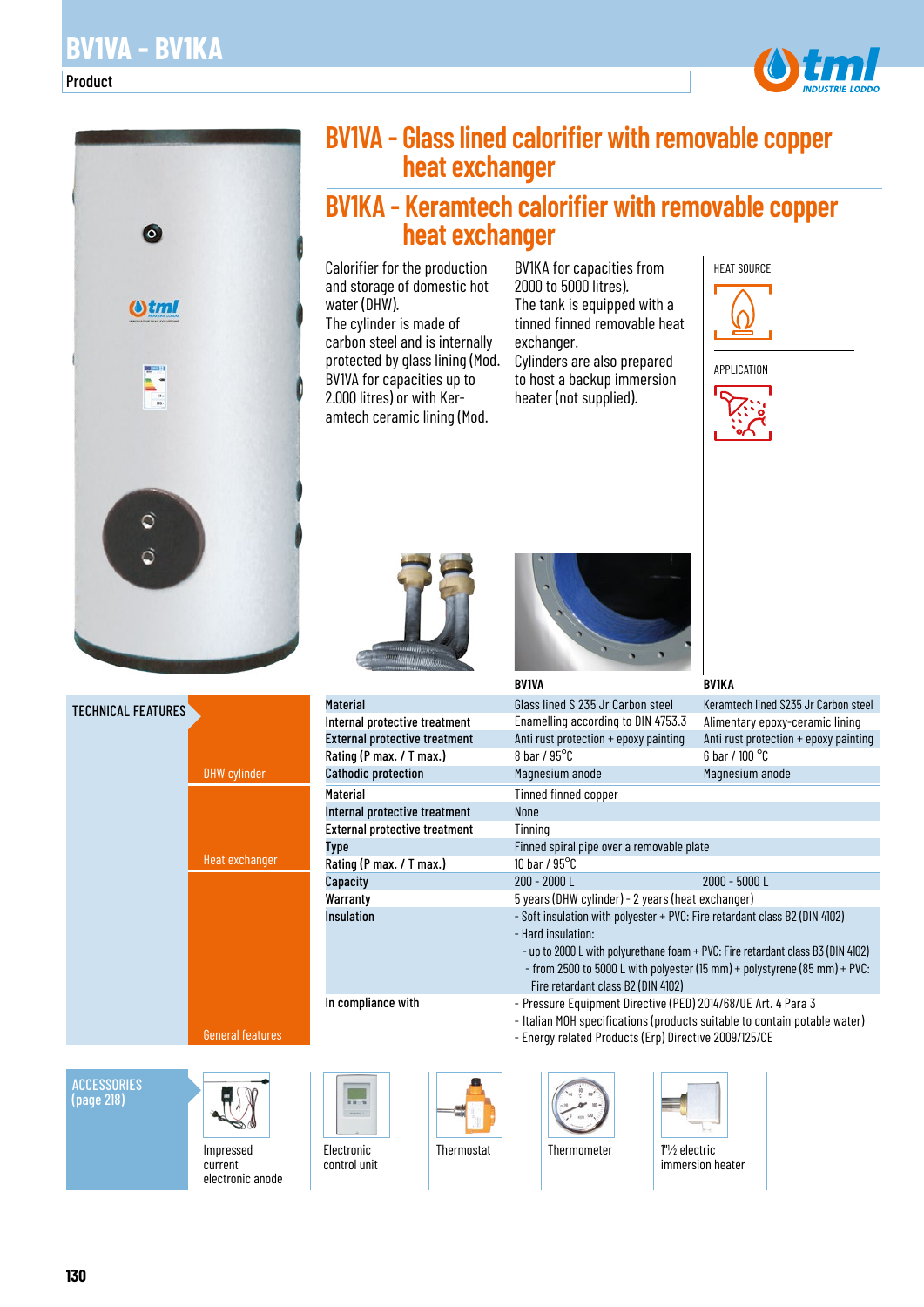

Codes





# **BV1VA - Hard insulation with rigid polyurethane foam and PVC jacket**

|                      | <b>INSULATION</b> | ErP    | <b>HEAT LOSS S</b> | <b>REAL</b>  | HEAT EXCHANGER  |
|----------------------|-------------------|--------|--------------------|--------------|-----------------|
| <b>CODE</b>          | THICK. (mm)       | CLASS  | (W)                | CAPACITY (L) | $(m^2) / (L)^*$ |
| <b>BV1VA 00200 R</b> | 50                | C      | 62,2               | 191,2        | 0.76/1.1        |
| <b>BV1VA 00300 R</b> | 50                | C      | 73,7               | 291,7        | 0.94 / 1.4      |
| <b>BV1VA 00500 R</b> | 50                | C      | 86,1               | 501,7        | 1,58/2,3        |
| <b>BV1VA 00800 R</b> | 100               | C      | 113.8              | 754,9        | 2,63/3,9        |
| <b>BV1VA 01000 R</b> | 100               | C      | 117,6              | 936,6        | 3,17/4,7        |
| <b>BV1VA 01500 R</b> | 100               | C      | 136.7              | 1478,0       | 4.54/6.7        |
| <b>BV1VA 02000 R</b> | 100               | r<br>u | 149,0              | 1958,6       | 5.26 / 7.8      |

# **BV1VA - Soft insulation with polyester and PVC jacket**

| <b>CODE</b>          | <b>INSULATION</b><br>THICK. (mm) | FrP<br>CLASS | <b>LHEAT LOSS S</b> '<br>(W) | REAL<br>CAPACITY (L) | <b>HEAT EXCHANGER</b><br>$(m2)/(L)$ <sup>*</sup> |
|----------------------|----------------------------------|--------------|------------------------------|----------------------|--------------------------------------------------|
| <b>BV1VA 00800 F</b> | 130                              |              | 132,6                        | 754.9                | 2,63/3,9                                         |
| BV1VA 01000 F        | 130                              | u            | 143,9                        | 936.6                | 3.17/4.7                                         |
| <b>BV1VA 01500 F</b> | 130                              | ι.           | 169,2                        | 1478,0               | 4.54/6.7                                         |
| BV1VA 02000 F        | 130                              | ∩            | 182,7                        | 1958,6               | 5,26/7,8                                         |

# $\Theta$  $\bullet$

## **BV1KA - Hard insulation and PVC jacket**

| <b>CODE</b>          | <b>INSULATION</b><br>THICK. (mm) | FrP<br>CLASS             | <b>HEAT LOSS S</b><br>(W) | <b>REAL</b><br>CAPACITY (L) | <b>HEAT FXCHANGER</b><br>$(m2)/(L)$ <sup>*</sup> |
|----------------------|----------------------------------|--------------------------|---------------------------|-----------------------------|--------------------------------------------------|
| <b>BV1KA 02000 R</b> | 100                              | u                        | 151.4                     | 1962,5                      | 5.26 / 7.8                                       |
| BV1KA 02500 R        | 100                              | $\overline{\phantom{0}}$ | -                         | 2506,0                      | 6.34 / 9.4                                       |
| <b>BV1KA 03000 R</b> | 100                              | $\overline{\phantom{0}}$ |                           | 2970,0                      | 6,34/9,4                                         |
| BV1KA 04000 R        | 100                              | $\overline{\phantom{0}}$ |                           | 3906,9                      | 6,34/9,4                                         |
| <b>BV1KA 05000 R</b> | 100                              | -                        |                           | 5017,7                      | 6,34/9,4                                         |

# **BV1KA - Soft insulation with polyester and PVC jacket**

| <b>CODE</b>          | INSULATION<br>THICK. (mm) | <b>FrP</b><br><b>CLASS</b> | <b>HEAT LOSS S</b><br>(W) | <b>REAL</b><br>CAPACITY (L) | <b>HEAT FXCHANGER</b><br>$(m^2) / (L)^*$ |
|----------------------|---------------------------|----------------------------|---------------------------|-----------------------------|------------------------------------------|
| <b>BV1KA 02000 F</b> | 130                       | C                          | 185,6                     | 1962,5                      | 5,26/7,8                                 |
| <b>BV1KA 02500 F</b> | 100                       | $\overline{\phantom{0}}$   | -                         | 2506,0                      | 6.34 / 9.4                               |
| <b>BV1KA 03000 F</b> | 100                       | $\overline{\phantom{0}}$   |                           | 2970,0                      | 6,34/9,4                                 |
| <b>BV1KA 04000 F</b> | 100                       | ۰                          | $\overline{\phantom{0}}$  | 3906.9                      | 6.34 / 9.4                               |
| <b>BV1KA 05000 F</b> | 100                       |                            |                           | 5017,7                      | 6,34/9,4                                 |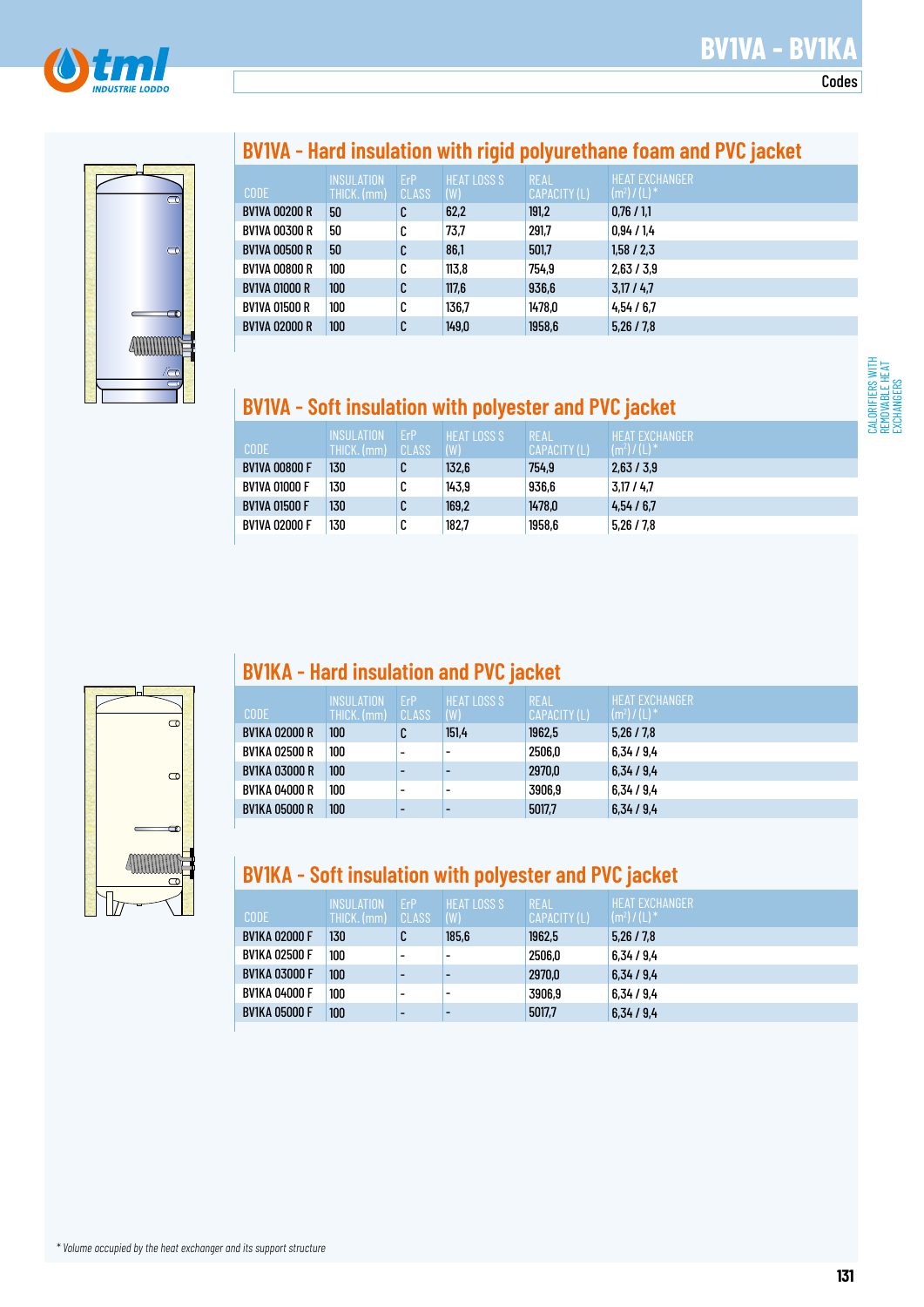#### Dimensions and heights





|                      | DIMENSIONS (mm) |      | $Ø$ EXT $**$     |       | HEAT EXCHANGER | Electronic anode | WEIGHT |
|----------------------|-----------------|------|------------------|-------|----------------|------------------|--------|
| <b>MODEL</b>         |                 |      | (Hard/Soft ins.) | $R^*$ | $\rm [m^2]$    | (optional)       | (kg)   |
| <b>BV1VA 00200 R</b> | 450             | 1320 | 550              | 1440  | 0,76           | a1 (EPS 375/125) | 61     |
| <b>BV1VA 00300 R</b> | 500             | 1610 | 600              | 1730  | 0.94           | a1(EPS 375/125)  | 77     |
| <b>BV1VA 00500 R</b> | 650             | 1660 | 750              | 1835  | 1,58           | a1(EPS 375/125)  | 102    |
| <b>BV1VA 00800_</b>  | 790             | 1750 | 990/1050         | 1745  | 2,63           | a1(EPS 375/125)  | 172    |
| <b>BV1VA 01000_</b>  | 790             | 2110 | 990/1050         | 2095  | 3,17           | a1(EPS 375/125)  | 201    |
| <b>BV1VA 01500_</b>  | 1000            | 2115 | 1200/1260        | 2145  | 4,54           | a2 (EPS 375/125) | 315    |
| <b>BV1VA 02000_</b>  | 1100            | 2380 | 1300/1360        | 2465  | 5,26           | a2 (EPS 375/125) | 436    |
| <b>BV1KA 02000_</b>  | 1100            | 2465 | 1300/1360        | 2445  | 5,26           | a2 (EPS 375/125) | 300    |
| <b>BV1KA 02500_</b>  | 1200            | 2595 | 1400             | 2640  | 6,34           | a2 (EPS 700/200) | 348    |
| <b>BV1KA 03000_</b>  | 1250            | 2795 | 1450             | 2835  | 6,34           | a2 (EPS 700/200) | 377    |
| <b>BV1KA 04000_</b>  | 1400            | 2925 | 1600             | 2995  | 6,34           | a2 (EPS 700/200) | 539    |
| <b>BV1KA 05000_</b>  | 1600            | 2955 | 1800             | 3090  | 6,34           | a2 (EPS 700/200) | 623    |

*\* For capacities from 200 to 500 litres, the tilt height refers to the insulated cylinder* 

*\*\* The insulation is removable except for models from 200 to 500 litres*

|                      | <b>HEIGHTS (mm)</b>      |     |              |      |      | <b>CONNECTIONS (GAS)</b> |                  |                             |               |                      |                      |                   |              |
|----------------------|--------------------------|-----|--------------|------|------|--------------------------|------------------|-----------------------------|---------------|----------------------|----------------------|-------------------|--------------|
| <b>MODEL</b>         |                          | n.  | $\mathbf{D}$ | G '  |      | M                        | apr              | l d q                       | e             | li ul                | S                    | W                 | $\mathsf{u}$ |
| <b>BV1VA 00200 R</b> | 110                      | 190 | 515          | 890  | 1075 | 350                      | $1''\frac{1}{4}$ | 3/4" male thread            | $\frac{1}{2}$ | 1''/4                | ľ.                   | 1 <sup>n</sup> /2 | 220/290      |
| <b>BV1VA 00300 R</b> | 110                      | 215 | 595          | 1080 | 1350 | 375                      | $1''\frac{1}{4}$ | 3⁄4″ male thread            | $\frac{1}{2}$ | $1^{\prime\prime}/4$ | ľ.                   | 1 <sup>n</sup> /2 | 220/290      |
| <b>BV1VA 00500 R</b> | 135                      | 240 | 615          | 1105 | 1375 | 445                      | $1''\frac{1}{4}$ | $\frac{3}{4}$ " male thread | $\frac{1}{2}$ | 1''/4                | ľ.                   | 1 <sup>n</sup> /2 | 220/290      |
| <b>BV1VA 00800_</b>  | 150                      | 275 | 655          | 1145 | 1410 | 450                      | $1''\frac{1}{4}$ | 3⁄4″ male thread            | $\frac{1}{2}$ | 1''/2                | ľ.                   | 1 <sup>n</sup> /2 | 300/380      |
| <b>BV1VA 01000_</b>  | 150                      | 275 | 810          | 1355 | 1755 | 455                      | $1''\frac{1}{4}$ | 3/4" male thread            | $\frac{1}{2}$ | 1 <sup>n</sup> /2    | ľ"                   | 1 <sup>n</sup> /2 | 300/380      |
| <b>BV1VA 01500_</b>  | 235                      | 340 | 765          | 1400 | 1725 | 520                      | $1''\frac{1}{4}$ | 1" male thread              | $\frac{1}{2}$ | 2"                   | ľ"                   | 1 <sup>n</sup> /2 | 300/380      |
| <b>BV1VA 02000_</b>  | 265                      | 370 | 930          | 1435 | 1945 | 575                      | $1''\frac{1}{4}$ | 1" male thread              | $\frac{1}{2}$ | 2"                   | ľ.                   | 1 <sup>n</sup> /2 | 350/430      |
| <b>BV1KA 02000_</b>  | $\overline{\phantom{0}}$ | 475 | 1010         | 1515 | 1975 | 680                      | $1''\frac{1}{4}$ | 1" male thread              | $\frac{1}{2}$ | 2"                   | $1''\frac{1}{4}$     | 1 <sup>n</sup> /2 | 400/480      |
| <b>BV1KA 02500_</b>  |                          | 505 | 1040         | 1600 | 2105 | 715                      | $1''\frac{1}{4}$ | 1" male thread              | $\frac{1}{2}$ | 2"                   | $1''\frac{1}{4}$     | 1 <sup>n</sup> /2 | 400/480      |
| BV1KA 03000_         |                          | 515 | 1100         | 1730 | 2300 | 700                      | $1''\frac{1}{4}$ | 1" male thread              | $\frac{1}{2}$ | 3"                   | $1^{\prime\prime}/4$ | 1 <sup>n</sup> /2 | 400/480      |
| <b>BV1KA 04000_</b>  |                          | 595 | 1190         | 1815 | 2380 | 780                      | $1''\frac{1}{4}$ | 1" male thread              | $\frac{1}{2}$ | 3"                   | $1''\frac{1}{4}$     | 1 <sup>n</sup> /2 | 400/480      |
| <b>BV1KA 05000_</b>  | $\overline{\phantom{a}}$ | 600 | 1185         | 1815 | 2385 | 785                      | $1''\frac{1}{4}$ | 1" male thread              | $\frac{1}{2}$ | 3"                   | $1''\frac{1}{4}$     | 1 <sup>n</sup> /2 | 400/480      |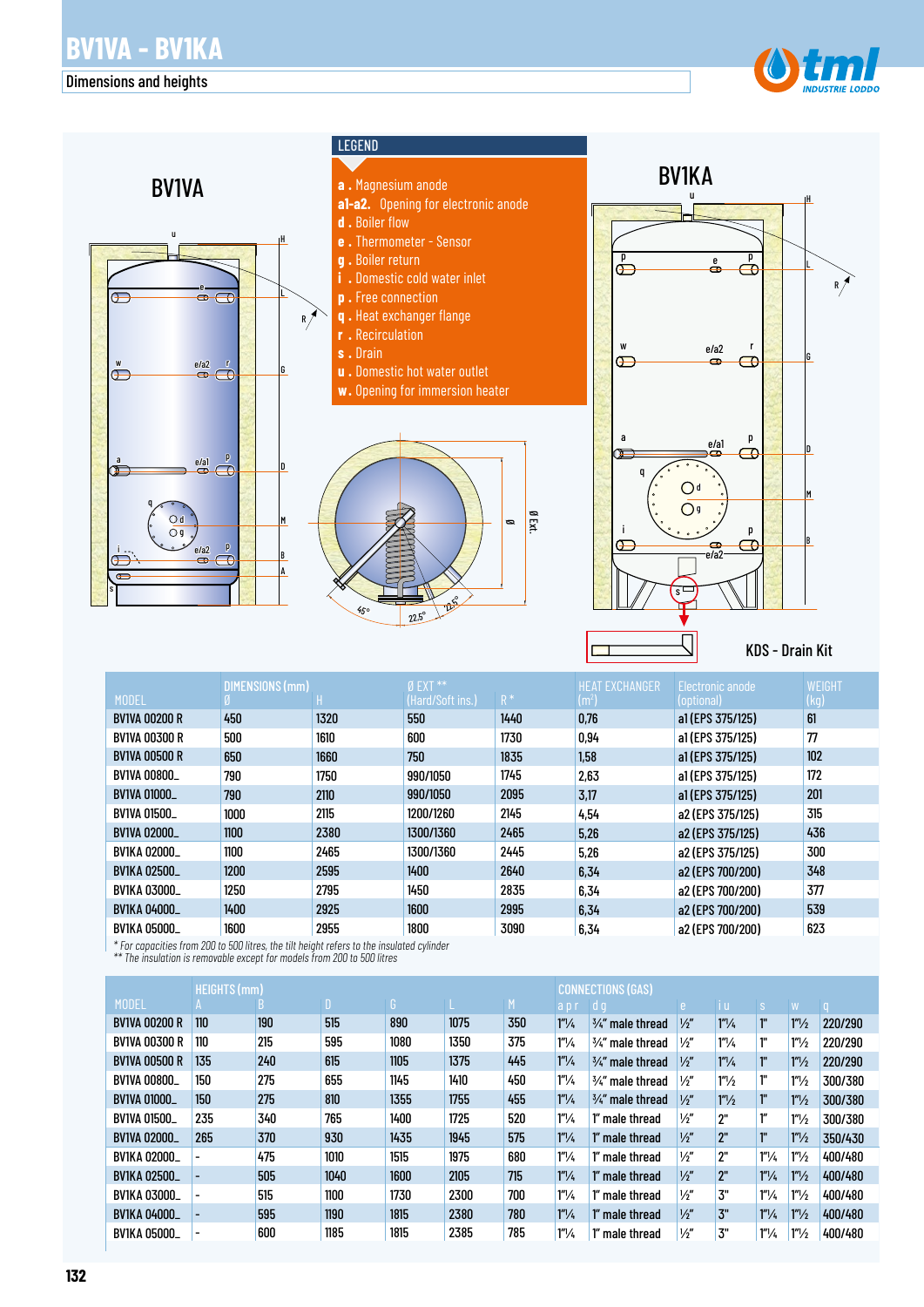

REMOVABLE HEAT EXCHANGERS

#### System layout and performance

*Disclaimer: this layout is purely indicative. It does not replace consultant's design*

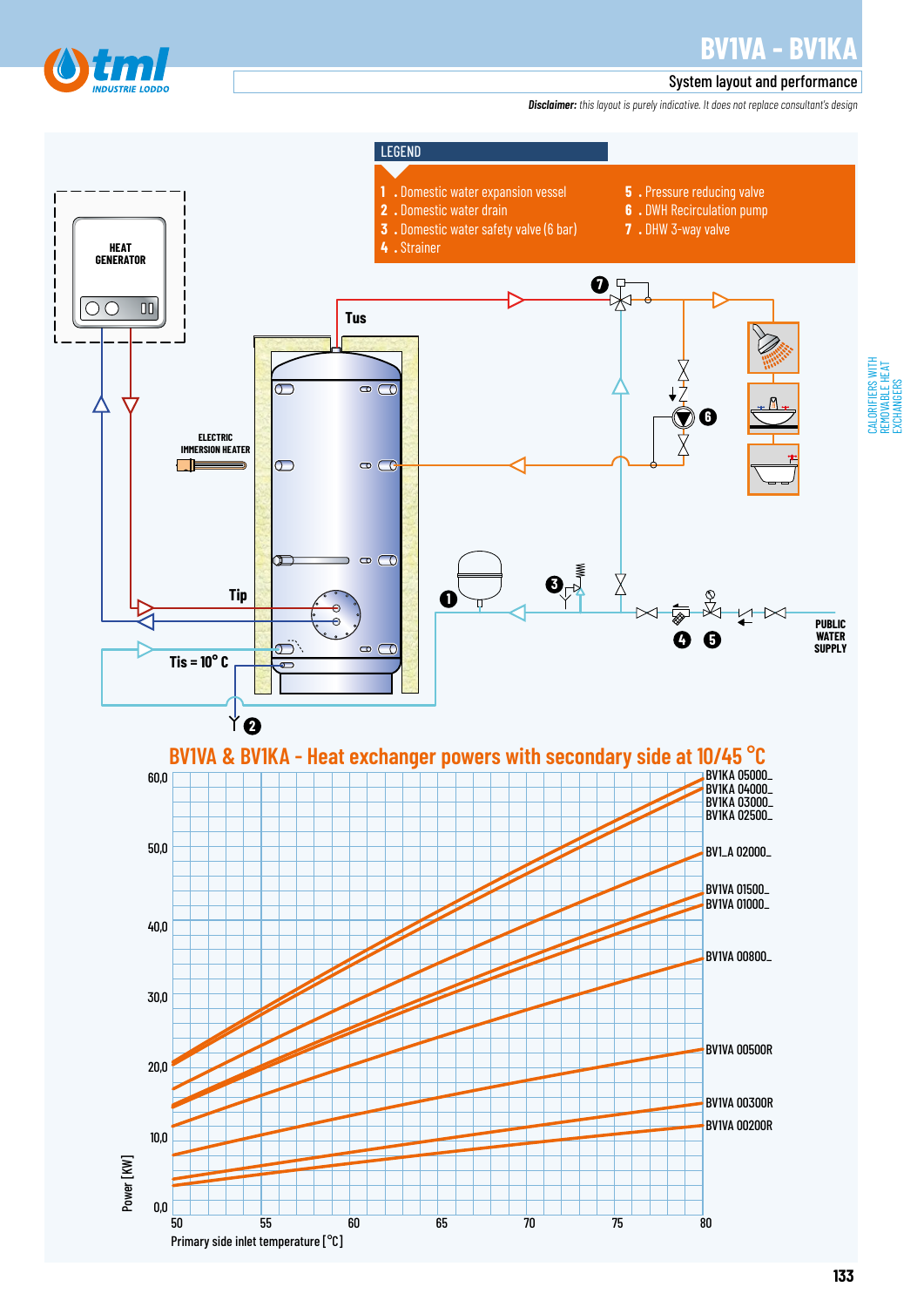### **Performance**

![](_page_4_Picture_2.jpeg)

|                                 | MODEL                                   |                          |                          | <b>BV1VA 00200R</b> |      |                          |                          | <b>BVIVA 00300R</b> |      |                          | <b>BV1VA 00500R</b>      |      |      |                          | <b>BV1VA 00800_</b>      |      |      |
|---------------------------------|-----------------------------------------|--------------------------|--------------------------|---------------------|------|--------------------------|--------------------------|---------------------|------|--------------------------|--------------------------|------|------|--------------------------|--------------------------|------|------|
|                                 | HEAT EXCHANGER $(m^2)$ [L] <sup>1</sup> |                          | 0,76 [0,70]              |                     |      | 0,94[3,8]                |                          |                     |      | $1,58$ [1,40]            |                          |      |      |                          | $2,63$ [2,30]            |      |      |
|                                 | PRIMARY FLOW (m <sup>3</sup> /h)        |                          |                          |                     |      |                          |                          |                     |      | 1,4                      |                          |      |      | 1,8                      |                          |      |      |
|                                 | PRIMARY TEMP. (°C)                      | 50                       | 60                       | 70                  | 80   | 50                       | 60                       | 70                  | 80   | 50                       | 60                       | 70   | 80   | 50                       | 60                       | 70   | 80   |
|                                 | LITRES 10' (L/10') <sup>2</sup>         | 198                      | 209                      | 297                 | 307  | 297                      | 311                      | 442                 | 453  | 507                      | 528                      | 751  | 769  | 764                      | 797                      | 1132 | 1160 |
|                                 | LITRES FIRST HOUR <sup>2</sup>          | 279                      | 348                      | 486                 | 545  | 396                      | 479                      | 671                 | 741  | 659                      | 785                      | 1100 | 1207 | 1001                     | 1194                     | 1672 | 1836 |
|                                 | CONTINUOUS DRAW (L) 3                   | 103                      | 175                      | 239                 | 300  | 126                      | 213                      | 290                 | 363  | 192                      | 325                      | 442  | 554  | 299                      | 502                      | 682  | 854  |
| <b>DHW FROM<br/>10 TD 45 °C</b> | POWER (kW)                              | 4.2                      | 7.1                      | 9.7                 | 12.2 | 5.1                      | 8.7                      | 11.8                | 14,8 | 7,8                      | 13.2 <sub>2</sub>        | 18.0 | 22.5 | 12,2                     | 20,5                     | 27.8 | 34,8 |
|                                 | PREHEATING <sup>3</sup> (min)           | 117                      | 68                       | 49                  | 39   | 148                      | 86                       | 62                  | 49   | 167                      | 97                       | 71   | 56   | 164                      | 95                       | 69   | 55   |
|                                 | LITRES 10' (L/10') <sup>2</sup>         |                          |                          | 200                 | 208  | $\overline{\phantom{0}}$ | $\overline{\phantom{0}}$ | 300                 | 309  | $\overline{\phantom{0}}$ | $\overline{\phantom{0}}$ | 512  | 526  | $\overline{a}$           |                          | 772  | 794  |
|                                 | LITRES FIRST HOUR <sup>2</sup>          | $\overline{\phantom{0}}$ | $\overline{\phantom{0}}$ | 295                 | 341  | $\overline{\phantom{0}}$ | $\overline{\phantom{0}}$ | 415                 | 471  | $\overline{\phantom{0}}$ | $\overline{\phantom{a}}$ | 687  | 773  | $\overline{\phantom{0}}$ | $\overline{a}$           | 1044 | 1176 |
|                                 | CONTINUOUS DRAW (L) 3                   |                          |                          | 119                 | 168  | $\overline{\phantom{0}}$ | $\overline{\phantom{0}}$ | 145                 | 204  | $\overline{a}$           | $\overline{\phantom{a}}$ | 221  | 312  | $\overline{\phantom{a}}$ | $\overline{\phantom{a}}$ | 344  | 483  |
| DHW FROM<br>10 TO 60 °C         | POWER (kW)                              |                          | -                        | 7                   | 10   | $\overline{\phantom{0}}$ | ۰                        | 8                   | 12   | -                        | $\overline{\phantom{0}}$ | 13   | 18   |                          |                          | 20   | 28   |
|                                 | PREHEATING <sup>3</sup> (min)           |                          | $\overline{\phantom{0}}$ | 100                 | 70   | $\overline{\phantom{0}}$ | $\overline{\phantom{0}}$ | 127                 | 89   | $\overline{\phantom{0}}$ | $\overline{\phantom{0}}$ | 144  | 101  | $\overline{\phantom{0}}$ | $\overline{\phantom{0}}$ | 141  | 99   |
|                                 | NL <sup>4</sup>                         | 0.9                      |                          |                     |      | $\overline{2}$           |                          |                     |      | 5                        |                          |      |      | 10                       |                          |      |      |

|                                 | CONTINUOUS DRAW (L) 3                                                                                                                                        | 103                          | 175                          | 239            | 300    | 126                      | 213                      | 290                      | 363                          | 192                      | 325                      | 442    | 554                      | 299                          | 502                      | 682    | 854        |
|---------------------------------|--------------------------------------------------------------------------------------------------------------------------------------------------------------|------------------------------|------------------------------|----------------|--------|--------------------------|--------------------------|--------------------------|------------------------------|--------------------------|--------------------------|--------|--------------------------|------------------------------|--------------------------|--------|------------|
| <b>DHW FROM<br/>10 TD 45 °C</b> | POWER (kW)                                                                                                                                                   | 4,2                          | 7,1                          | 9,7            | 12,2   | 5,1                      | 8,7                      | 11,8                     | 14,8                         | 7,8                      | 13,2                     | 18,0   | 22,5                     | 12,2                         | 20,5                     | 27,8   | 34,8       |
|                                 | PREHEATING <sup>3</sup> (min)                                                                                                                                | 117                          | 68                           | 49             | 39     | 148                      | 86                       | 62                       | 49                           | 167                      | 97                       | 71     | 56                       | 164                          | 95                       | 69     | 55         |
|                                 | LITRES 10' (L/10') <sup>2</sup>                                                                                                                              | $\overline{\phantom{0}}$     | $\overline{\phantom{a}}$     | 200            | 208    | $\overline{\phantom{0}}$ | $\frac{1}{2}$            | 300                      | 309                          | $\overline{\phantom{0}}$ | $\blacksquare$           | 512    | 526                      | $\overline{a}$               | $\frac{1}{2}$            | 772    | 794        |
|                                 | LITRES FIRST HOUR <sup>2</sup>                                                                                                                               | $\overline{\phantom{m}}$     | $\overline{\phantom{a}}$     | 295            | 341    | $\overline{a}$           | L,                       | 415                      | 471                          | $\overline{\phantom{m}}$ | $\overline{a}$           | 687    | 773                      | $\overline{a}$               | $\frac{1}{2}$            | 1044   | 1176       |
|                                 | CONTINUOUS DRAW (L) 3                                                                                                                                        | $\overline{\phantom{a}}$     | $\overline{\phantom{a}}$     | 119            | 168    | $\overline{\phantom{a}}$ | $\overline{\phantom{a}}$ | 145                      | 204                          | $\overline{\phantom{a}}$ | $\overline{\phantom{a}}$ | 221    | 312                      | $\overline{\phantom{0}}$     | $\overline{\phantom{a}}$ | 344    | 483        |
| DHW FROM<br>10 TO 60 °C         | POWER (kW)                                                                                                                                                   |                              | $\overline{\phantom{a}}$     | $\overline{7}$ | 10     | $\overline{a}$           | $\overline{a}$           | 8                        | 12                           | $\overline{\phantom{a}}$ | $\Box$                   | 13     | 18                       | -                            | ÷,                       | $20\,$ | ${\bf 28}$ |
|                                 | PREHEATING <sup>3</sup> (min)                                                                                                                                | $\overline{\phantom{0}}$     | $\overline{\phantom{a}}$     | 100            | 70     | $\overline{\phantom{0}}$ | $\overline{\phantom{a}}$ | 127                      | 89                           | $\overline{\phantom{a}}$ | $\overline{\phantom{0}}$ | 144    | 101                      | $\overline{\phantom{0}}$     | $\overline{\phantom{0}}$ | 141    | 99         |
|                                 | NL <sup>4</sup>                                                                                                                                              | 0,9                          |                              |                |        | $\boldsymbol{2}$         |                          |                          |                              | 5                        |                          |        |                          | 10                           |                          |        |            |
|                                 |                                                                                                                                                              |                              |                              |                |        |                          |                          |                          |                              |                          |                          |        |                          |                              |                          |        |            |
|                                 |                                                                                                                                                              |                              |                              |                |        |                          |                          |                          |                              |                          |                          |        |                          |                              |                          |        |            |
|                                 |                                                                                                                                                              |                              |                              |                |        |                          |                          |                          |                              |                          |                          |        |                          |                              |                          |        |            |
|                                 |                                                                                                                                                              |                              |                              |                |        |                          |                          |                          |                              |                          |                          |        |                          |                              |                          |        |            |
|                                 | <b>MODEL</b>                                                                                                                                                 |                              | <b>BV1VA 01000_</b>          |                |        | <b>BV1VA 01500_</b>      |                          |                          |                              |                          | <b>BV1_A 02000_</b>      |        |                          |                              | <b>BV1KA 02500_</b>      |        |            |
|                                 | HEAT EXCHANGER (m <sup>2</sup> ) [L] <sup>1</sup>                                                                                                            |                              | 3,17 [2,70]                  |                |        | 4,54 [3,90]              |                          |                          |                              | 5,26 [4,50]              |                          |        |                          | 6,34 [5,40]                  |                          |        |            |
|                                 | PRIMARY FLOW (m <sup>3</sup> /h)                                                                                                                             | 1,8                          |                              |                |        | 3,0                      |                          |                          |                              | 3,0                      |                          |        |                          | 3,0                          |                          |        |            |
|                                 | PRIMARY TEMP. (°C)                                                                                                                                           | 50                           | 60                           | $70\,$         | 80     | 50                       | $60\,$                   | $70\,$                   | $80\,$                       | 50                       | $60\,$                   | $70\,$ | 80                       | 50                           | 60                       | $70\,$ | $80\,$     |
|                                 | LITRES 10' (L/10') 2                                                                                                                                         | 948                          | 987                          | 1402           | 1435   | 1462                     | 1502                     | 2140                     | 2174                         | 1927                     | 1973                     | 2811   | 2850                     |                              | 2456 2509                | 3576   | 3621       |
|                                 | LITRES FIRST HOUR <sup>2</sup>                                                                                                                               | 1237                         | 1471                         | 2057           | 2253   | 1752                     | 1994                     | 2810                     | 3015                         | 2259                     | 2535                     | 3575   | 3808                     | 2849 3172                    |                          | 4475   | 4747       |
| DHW FROM<br>10 TD 45 °C         | CONTINUOUS DRAW (L) 3                                                                                                                                        | 366                          | 611                          | 827            | 1034   | 367                      | 621                      | 846                      | 1062                         | 420                      | 709                      | 965    | 1210                     | 497                          | 837                      | 1136   | 1423       |
|                                 | POWER (kW)                                                                                                                                                   | 14,9                         | 24,9                         | 33,7           | 42,1   | 14,9                     | 25,3                     | 34,4                     | 43,2                         | 17,1                     | 28,9                     | 39,3   | 49,3                     | 20,2                         | 34,1                     | 46,2   | 57,9       |
|                                 | PREHEATING <sup>3</sup> (min)                                                                                                                                | 170                          | 98                           | 72             | 57     | 256                      | 148                      | 108                      | 86                           | 298                      | 173                      | 126    | 100                      | 326                          | 189                      | 138    | 109        |
|                                 | LITRES 10' (L/10') <sup>2</sup>                                                                                                                              | $\overline{\phantom{0}}$     | $\overline{\phantom{a}}$     | 956            | 983    | $\frac{1}{2}$            | $\frac{1}{2}$            | 1471                     | 1499                         | $\qquad \qquad -$        | $\frac{1}{2}$            | 1937   | 1969                     | $\overline{a}$               | $\overline{\phantom{a}}$ | 2468   | 2504       |
|                                 | LITRES FIRST HOUR <sup>2</sup>                                                                                                                               | $\blacksquare$               | $\overline{\phantom{a}}$     | 1289           | 1448   | $\qquad \qquad -$        | $\overline{\phantom{0}}$ | 1806                     | 1971                         | $\overline{\phantom{a}}$ | $\qquad \qquad -$        | 2320   | 2509                     | $\overline{a}$               | $\qquad \qquad -$        | 2921   | 3141       |
| DHW FROM<br>10 TO 60 °C         | CONTINUOUS DRAW (L) 3                                                                                                                                        | $\overline{\phantom{0}}$     | $\overline{\phantom{a}}$     | 420            | 588    | $\overline{\phantom{0}}$ | $\blacksquare$           | 423                      | 597                          | $\blacksquare$           | $\blacksquare$           | 484    | 682                      | $\overline{a}$               | $\overline{\phantom{a}}$ | 572    | 805        |
|                                 | POWER (kW)                                                                                                                                                   | $\qquad \qquad \blacksquare$ | $\overline{\phantom{a}}$     | 24             | 34     | $\overline{\phantom{a}}$ | $\overline{\phantom{a}}$ | 25                       | 35                           | $\overline{\phantom{a}}$ | $\overline{\phantom{a}}$ | 28     | 40                       | ÷                            | $\blacksquare$           | 33     | 47         |
|                                 | PREHEATING <sup>3</sup> (min)                                                                                                                                | $\overline{\phantom{0}}$     | $\qquad \qquad -$            | 146            | 102    | $\overline{\phantom{0}}$ | $\blacksquare$           | 220                      | 154                          | $\overline{\phantom{0}}$ | $\blacksquare$           | 257    | 180                      | -                            | $\overline{\phantom{a}}$ | 281    | 197        |
|                                 | NL <sup>4</sup>                                                                                                                                              | 15                           |                              |                |        | 25                       |                          |                          |                              | 30                       |                          |        |                          | 35                           |                          |        |            |
|                                 |                                                                                                                                                              |                              |                              |                |        |                          |                          |                          |                              |                          |                          |        |                          |                              |                          |        |            |
|                                 |                                                                                                                                                              |                              |                              |                |        |                          |                          |                          |                              |                          |                          |        |                          |                              |                          |        |            |
|                                 |                                                                                                                                                              |                              |                              |                |        |                          |                          |                          |                              |                          |                          |        |                          |                              |                          |        |            |
|                                 | <b>MODEL</b>                                                                                                                                                 |                              | <b>BV1KA 03000.</b>          |                |        |                          |                          | <b>BV1KA 04000.</b>      |                              |                          |                          |        | <b>BV1KA 05000.</b>      |                              |                          |        |            |
|                                 | HEAT EXCHANGER (m <sup>2</sup> ) [L] <sup>1</sup>                                                                                                            | 6,34[5,4]                    |                              |                |        |                          |                          | 6,34 [5,40]              |                              |                          |                          |        | 6,34 [5,40]              |                              |                          |        |            |
|                                 | PRIMARY FLOW (m3/h)                                                                                                                                          | 3,0                          |                              |                |        |                          |                          | 3,5                      |                              |                          |                          |        | 3,5                      |                              |                          |        |            |
|                                 | PRIMARY TEMP. (°C)                                                                                                                                           | $50\,$                       |                              | 60             | $70\,$ | 80                       |                          | 50                       | 60                           | 70                       | $80\,$                   |        | $50\,$                   | 60                           | $70\,$                   |        | 80         |
|                                 | LITRES 10' (L/10') <sup>2</sup>                                                                                                                              | 2897                         |                              | 2950           | 4205   | 4251                     |                          | 3788                     | 3843                         | 5480                     |                          | 5527   | 4843                     | 4898                         |                          | 6988   | 7034       |
|                                 | LITRES FIRST HOUR <sup>2</sup>                                                                                                                               | 3290                         |                              | 3613           | 5105   | 5377                     |                          | 4187                     | 4517                         | 6398                     |                          | 6677   | 5242                     | 5573                         |                          | 7905   | 8184       |
| ≚౪                              | CONTINUOUS DRAW (L) 3                                                                                                                                        | 497                          |                              | 837            | 1136   | 1423                     |                          | 505                      | 852                          | 1159                     |                          | 1453   | 505                      | 852                          | 1159                     |        | 1453       |
|                                 | POWER (kW)                                                                                                                                                   | 20,2                         |                              | 34,1           | 46,2   | 57,9                     |                          | 20,5                     | 34,7                         | 47,2                     |                          | 59,1   | 20,5                     | 34,7                         | 47,2                     |        | 59,1       |
| DHW FROI<br>10 TO 45            | PREHEATING <sup>3</sup> (min)                                                                                                                                | 387                          |                              | 224            | 163    | 129                      |                          | 496                      | 288                          | 209                      | 166                      |        | 637                      | 369                          | 269                      |        | 213        |
|                                 | LITRES 10' (L/10') <sup>2</sup>                                                                                                                              |                              |                              |                | 2908   | 2945                     |                          |                          | $\overline{\phantom{0}}$     | 3800                     |                          | 3838   |                          |                              |                          | 4855   | 4893       |
|                                 | LITRES FIRST HOUR <sup>2</sup>                                                                                                                               |                              | ٠                            |                | 3362   | 3582                     |                          | $\overline{\phantom{a}}$ | $\overline{\phantom{a}}$     | 4260                     |                          | 4486   | $\blacksquare$           | $\overline{\phantom{a}}$     |                          | 5315   | 5541       |
|                                 | CONTINUOUS DRAW (L) 3                                                                                                                                        |                              | $\overline{\phantom{a}}$     |                | 572    | 805                      |                          | $\overline{\phantom{a}}$ | $\qquad \qquad \blacksquare$ | 581                      | 819                      |        | $\overline{\phantom{a}}$ | $\qquad \qquad \blacksquare$ | 581                      |        | 819        |
|                                 | POWER (kW)                                                                                                                                                   | $\blacksquare$               | $\overline{\phantom{a}}$     |                | 33     | 47                       |                          | $\overline{\phantom{a}}$ | $\overline{\phantom{a}}$     | 34                       | 48                       |        |                          | $\overline{\phantom{a}}$     | 34                       |        | 48         |
| <b>DHW FROM</b><br>10 TO 60 °C  | PREHEATING <sup>3</sup> (min)                                                                                                                                |                              | $\qquad \qquad \blacksquare$ |                | 333    | 233                      |                          |                          | $\overline{a}$               | 426                      |                          | 299    |                          |                              | 548                      |        | 384        |
|                                 | NL <sup>4</sup>                                                                                                                                              | 38                           |                              |                |        |                          |                          | 40                       |                              |                          |                          |        | 43                       |                              |                          |        |            |
|                                 |                                                                                                                                                              |                              |                              |                |        |                          |                          |                          |                              |                          |                          |        |                          |                              |                          |        |            |
|                                 | (1) Volume of fluid contained in the heat exchanger                                                                                                          |                              |                              |                |        |                          |                          |                          |                              |                          |                          |        |                          |                              |                          |        |            |
|                                 | (2) Obtainable with pre-heated cylinder (at 45 °C with primary side set at 50 or 60 °C and pre-heated at 60 °C in the other cases) and a running heat source |                              |                              |                |        |                          |                          |                          |                              |                          |                          |        |                          |                              |                          |        |            |
|                                 | (3) With a proper power heat source generator                                                                                                                |                              |                              |                |        |                          |                          |                          |                              |                          |                          |        |                          |                              |                          |        |            |
|                                 | (4) Primary side 80 °C - Secondary side 10-45 °C                                                                                                             |                              |                              |                |        |                          |                          |                          |                              |                          |                          |        |                          |                              |                          |        |            |

|                                | <b>MODEL</b>                                      | <b>BVIKA 03000_</b> |                          |      |      | <b>BV1KA 04000_</b>      |                          |      |      | <b>BV1KA 05000_</b>      |                          |      |      |  |
|--------------------------------|---------------------------------------------------|---------------------|--------------------------|------|------|--------------------------|--------------------------|------|------|--------------------------|--------------------------|------|------|--|
|                                | HEAT EXCHANGER (m <sup>2</sup> ) [L] <sup>1</sup> | 6,34[5,4]           |                          |      |      | 6,34 [5,40]              |                          |      |      | 6,34 [5,40]              |                          |      |      |  |
|                                | PRIMARY FLOW (m <sup>3</sup> /h)                  | 3,0                 | 3,5                      |      |      |                          |                          |      |      | 3,5                      |                          |      |      |  |
|                                | PRIMARY TEMP. (°C)                                | 50                  | 60                       | 70   | 80   | 50                       | 60                       | 70   | 80   | 50                       | 60                       | 70   | 80   |  |
|                                | LITRES 10' (L/10') <sup>2</sup>                   | 2897                | 2950                     | 4205 | 4251 | 3788                     | 3843                     | 5480 | 5527 | 4843                     | 4898                     | 6988 | 7034 |  |
|                                | LITRES FIRST HOUR <sup>2</sup>                    | 3290                | 3613                     | 5105 | 5377 | 4187                     | 4517                     | 6398 | 6677 | 5242                     | 5573                     | 7905 | 8184 |  |
|                                | CONTINUOUS DRAW (L) 3                             | 497                 | 837                      | 1136 | 1423 | 505                      | 852                      | 1159 | 1453 | 505                      | 852                      | 1159 | 1453 |  |
| DHW FROM<br>10 TD 45 °C        | POWER (kW)                                        | 20.2                | 34.1                     | 46.2 | 57.9 | 20,5                     | 34,7                     | 47.2 | 59.1 | 20,5                     | 34.7                     | 47.2 | 59,1 |  |
|                                | PREHEATING <sup>3</sup> (min)                     | 387                 | 224                      | 163  | 129  | 496                      | 288                      | 209  | 166  | 637                      | 369                      | 269  | 213  |  |
|                                | LITRES 10' (L/10') <sup>2</sup>                   |                     | $\overline{\phantom{a}}$ | 2908 | 2945 | $\overline{a}$           | $\overline{\phantom{a}}$ | 3800 | 3838 |                          | $\overline{\phantom{0}}$ | 4855 | 4893 |  |
|                                | LITRES FIRST HOUR <sup>2</sup>                    |                     | $\overline{\phantom{a}}$ | 3362 | 3582 | $\overline{a}$           | ۰                        | 4260 | 4486 |                          | $\overline{\phantom{0}}$ | 5315 | 5541 |  |
|                                | CONTINUOUS DRAW (L) 3                             | $\overline{a}$      | $\overline{\phantom{a}}$ | 572  | 805  | $\overline{a}$           | $\overline{\phantom{0}}$ | 581  | 819  | $\overline{a}$           | $\overline{\phantom{0}}$ | 581  | 819  |  |
| <b>DHW FROM</b><br>10 TO 60 °C | POWER (kW)                                        |                     | $\overline{\phantom{a}}$ | 33   | 47   | $\overline{a}$           | $\overline{\phantom{0}}$ | 34   | 48   |                          | $\overline{\phantom{0}}$ | 34   | 48   |  |
|                                | PREHEATING <sup>3</sup> (min)                     | $\overline{a}$      | $\overline{\phantom{a}}$ | 333  | 233  | $\overline{\phantom{a}}$ | $\overline{\phantom{0}}$ | 426  | 299  | $\overline{\phantom{0}}$ | $\overline{\phantom{a}}$ | 548  | 384  |  |
|                                | NL <sup>4</sup>                                   | 38                  |                          |      |      | 40                       |                          |      |      | 43                       |                          |      |      |  |